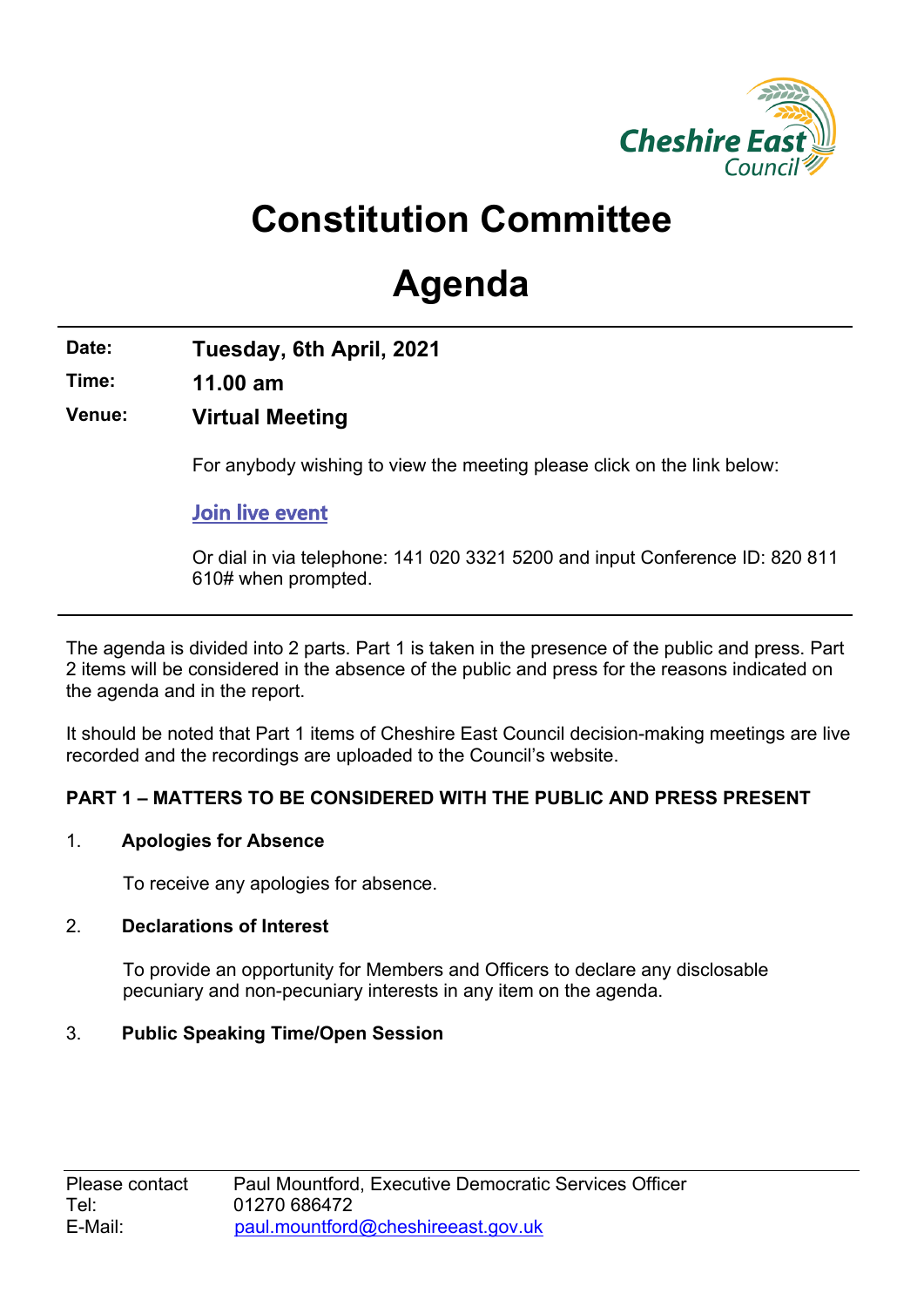In accordance with paragraph 2.32 of the Committee Procedure Rules, a period of 10 minutes is allocated for members of the public to address the meeting on any matter relevant to the work of the Committee. Individual members of the public may usually speak for up to 5 minutes. However, if there are a significant number of speakers, the Chairman may exercise his discretion to modify the amount of time allocated to each speaker in order to accommodate everyone wishing to speak.

Members of the public wishing to ask a question or make a statement at the meeting should provide at least three clear working days' notice in writing and should include the question with that notice. This will enable an informed answer to be given.

#### 4. **Member Speaking**

A period of up to 20 minutes will be provided at the meeting to enable visiting members to speak or ask a question in relation to any matter on the agenda. The Chairman will determine the amount of time allocated to each member based on the number of members wishing to speak. The Chairman will have discretion to vary the arrangements if he considers it appropriate.

Any visiting member wishing to speak or ask a question at the meeting is asked to give notice in writing at least three days before the meeting. This will assist the Chairman in managing the business of the meeting.

## 5. **Minutes of Previous meeting** (Pages 5 - 8)

To approve the minutes of the meeting held on 5<sup>th</sup> October 2020.

#### 6. **Community Governance Review-Formal Consultation on Draft Proposals**  (Pages 9 - 308)

To consider a report on the Community Governance Review – Formal Consultation on Draft Proposals.

## 7. **Calendar of Meetings 2021-22** (Pages 309 - 316)

To consider a report on the draft Calendar of Meetings for Cheshire East Council for 2021-22.

## 8. **Cheshire East Mayoralty** (Pages 317 - 330)

To consider a report on the Cheshire East Mayoralty.

## 9. **Constitutional Update to Implement the Committee System** (Pages 331 - 610)

To consider a report on the Constitutional Update to Implement the Committee System.

## 10. **Transitional Provisions and Future Constitutional Work** (Pages 611 - 626)

To consider a report on the transitional provisions and future constitutional work.

## 11. **Audit and Governance Committee Structure and Composition** (Pages 627 - 644)